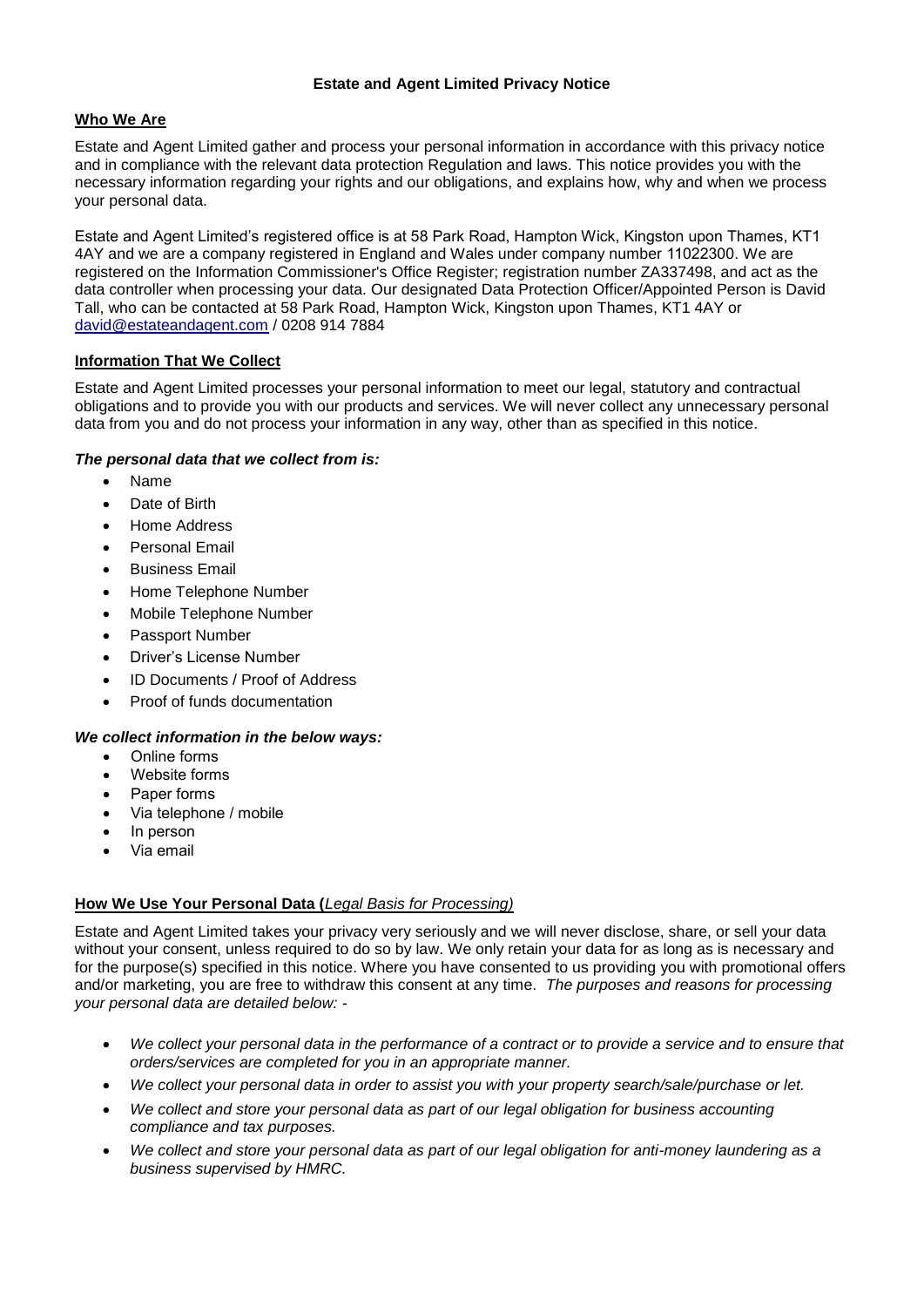*We will occasionally send you marketing information where we have assessed that it is beneficial to you as a customer and in our interests. Such information will be non-intrusive and is processed on the grounds of legitimate interests*

# **Your Rights**

You have the right to access any personal information that Estate and Agent Limited processes about you and to request information about: -

- What personal data we hold about you
- The purposes of the processing
- The categories of personal data concerned
- The recipients to whom the personal data has/will be disclosed
- How long we intend to store your personal data for
- If we did not collect the data directly from you, information about the source

If you believe that we hold any incomplete or inaccurate data about you, you have the right to ask us to correct and/or complete the information and we will strive to do so as quickly as possible; unless there is a valid reason for not doing so, at which point you will be notified.

You also have the right to request erasure of your personal data or to restrict processing (*where applicable)* in accordance with the data protection laws; as well as to object to any direct marketing from us. Where applicable, you have the right to data portability of your information and the right to be informed about any automated decision-making we may use.

If we receive a request from you to exercise any of the above rights, we may ask you to verify your identity before acting on the request; this is to ensure that your data is protected and kept secure.

#### **Sharing and Disclosing Your Personal Information**

We do not share or disclose any of your personal information without your consent, other than for the purposes specified in this notice or where there is a legal requirement. Estate and Agent Limited uses third-parties to provide the below services and business functions:

Estates IT Limited – our website host (see website privacy policy below) and customer relationship management (CRM) for the purpose of managing our website and processing client/customer information to aid us in delivering our business services. [Estates IT Limited Privacy Statement](https://www.estatesit.com/privacy)

Veriphy – verifying I.D. documents, proof of address and carrying out electronic anti-money laundering checks. [Privacy Policy \(veriphy.com\)](https://veriphy.com/veriphy-privacy-policy/)

Adobe Sign - signing documents[: Legal \(adobe.com\)](https://www.adobe.com/legal/terms.na1securena1echosigncom.echo.html?rand=8dOM7OQYn1ydkRXBagDEqFg6KKm2FiAU) 

Formsite – application forms: [Privacy Statement | Formsite](https://www.formsite.com/privacy/#personal-data-submitted-through-forms)

#### **Safeguarding Measures**

Estate and Agent Limited takes your privacy seriously and takes every reasonable measure and precaution to protect and secure your personal data. We work hard to protect you and your information from unauthorised access, alteration, disclosure or destruction and have several layers of security measures in place.

Estate and Agent Limited utilise some products or services (*or parts of them*) that may be hosted/stored in non-UK countries, which means that we may transfer any information which is submitted by you to us outside the United Kingdom for the below purposes: -

Formsite: [Privacy Statement](https://www.formsite.com/privacy/#personal-data-submitted-through-forms) | Formsite (application forms)